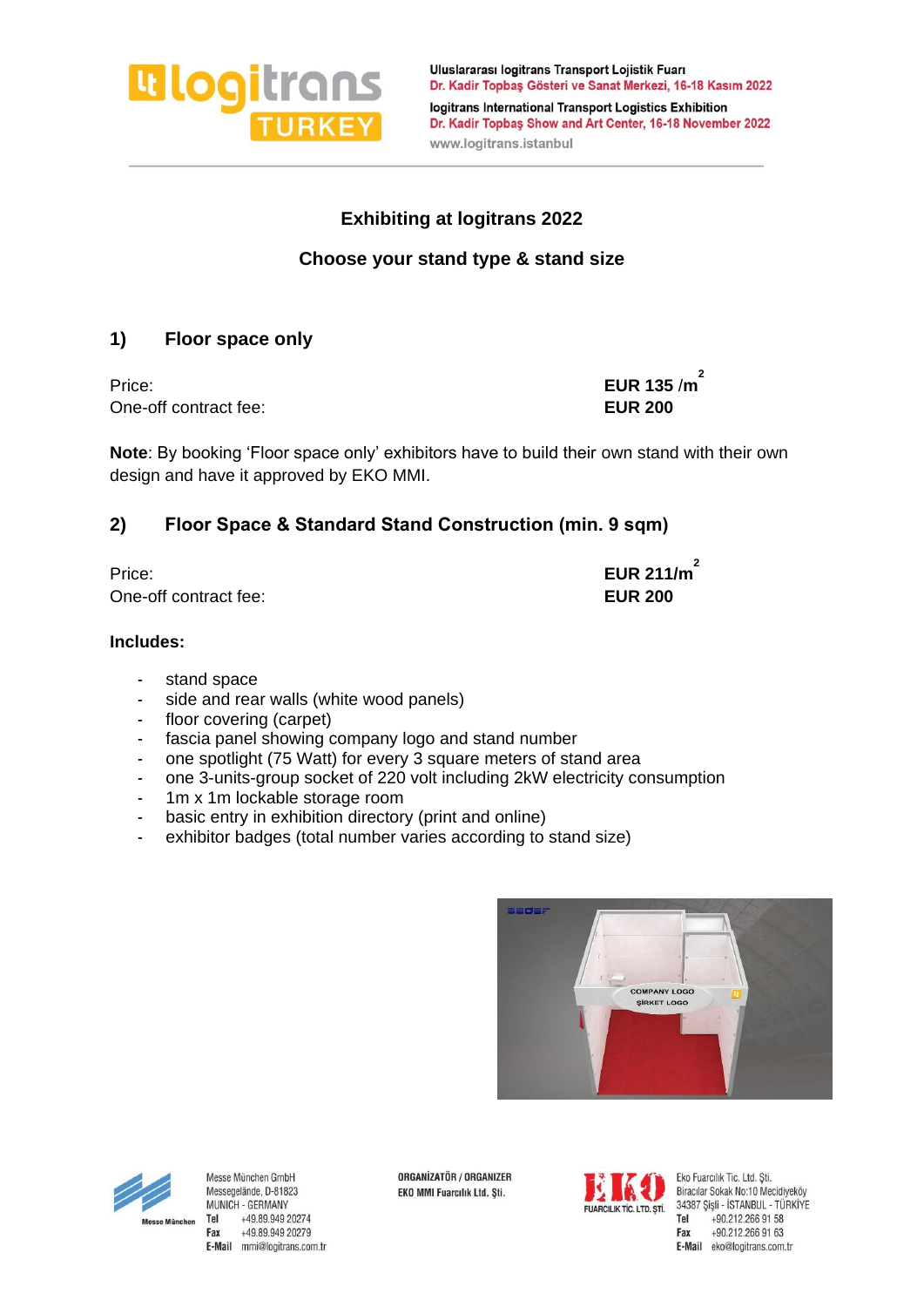**Wlogitrans** 

Uluslararası logitrans Transport Lojistik Fuarı Dr. Kadir Topbaş Gösteri ve Sanat Merkezi, 16-18 Kasım 2022 logitrans International Transport Logistics Exhibition Dr. Kadir Topbaş Show and Art Center, 16-18 November 2022 www.logitrans.istanbul

# **3) Full service package (min 12 sqm)**

Choose from four different designs displayed on the following page. (standard design, air cargo design, rail cargo design, national country design)

One-off contract fee: **EUR 200**

Price: **EUR 236/m 2**

## **12 -18 sqm packages include:**

- stand space
- side and rear walls (white wood panels)
- floor covering (carpet)
- fascia panel showing company logo
- one spotlight (75 Watt) for every 3 square meters of stand area
- one 3-units-group socket of 220 volt including 2kW electricity consumption
- 1m x 1m lockable storage room
- 1 table, 4 chairs, 1 brochure rack, 1 bar stool, 1 counter, 1 wastepaper basket
- daily stand cleaning
- premium catalogue entry in exhibition directory (print and online)
- 5 exhibitor badges

## **20 -27 sqm packages include:**

- stand space
- side and rear walls (white wood panels)
- floor covering (carpet)
- fascia panel showing company logo
- one spotlight (75 Watt) for every 3 square meters of stand area
- one 3-units-group socket of 220 volt including 2kW electricity consumption
- 1m x 1m lockable storage room
- 2 table, 8 chairs, 2 brochure rack, 1 bar stool, 1 counter, 1 wastepaper basket
- daily stand cleaning
- premium catalogue entry in exhibition directory (print and online)
- 10 exhibitor badges



Messe München GmbH Messegelände, D-81823 MUNICH - GERMANY +49.89.949 20274 Tel Fax +49.89.949 20279 E-Mail mmi@logitrans.com.tr ORGANIZATÖR / ORGANIZER EKO MMI Fuarcılık Ltd. Şti.



Eko Fuarcilik Tic. Ltd. Sti. Biracılar Sokak No:10 Mecidiveköv 34387 Şişli - İSTANBUL - TÜRKİYE Tel +90.212.266 91 58 Fax +90.212.266 91 63 E-Mail eko@logitrans.com.tr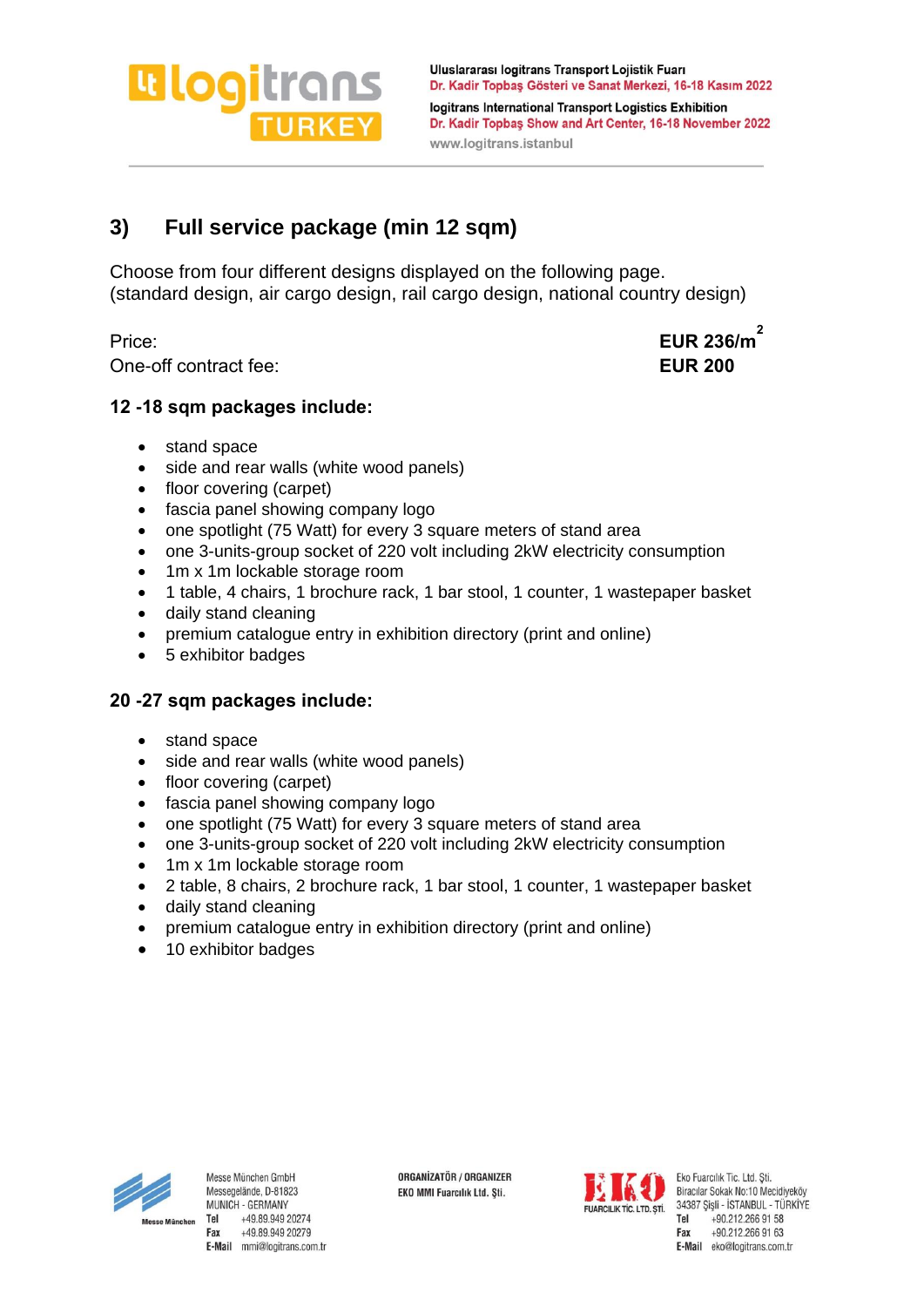# **Lilogi**trans

Uluslararası logitrans Transport Lojistik Fuarı Dr. Kadir Topbaş Gösteri ve Sanat Merkezi, 16-18 Kasım 2022 logitrans International Transport Logistics Exhibition Dr. Kadir Topbaş Show and Art Center, 16-18 November 2022 www.logitrans.istanbul

## **28 sqm and above include:**

- stand space
- side and rear walls (white wood panels)
- floor covering (carpet)
- fascia panel showing company logo
- one spotlight (75 Watt) for every 3 square meters of stand area
- one 3-units-group socket of 220 volt including 2kW electricity consumption
- 1m x 1m lockable storage room
- 3 table, 12 chairs, 3 brochure rack, 2 bar stool, 1 counter, 1 wastepaper basket
- daily stand cleaning
- premium catalogue entry in exhibition directory (print and online)
- 15 exhibitor badges

## **\*Graphics on Wall panels (graphic design is not included)**

#### **1 panel**

*\*1m width up to 3 m height \*Includes print, installation on wall panels and disposal after the show. (Material: 5 mm forex plastering)*

*\*For your order please contact with [seren@ekofuar.com.tr](mailto:seren@ekofuar.com.tr)*



Messe München GmbH Messegelände, D-81823 MUNICH - GERMANY +49.89.949 20274 Tel Fax +49.89.949 20279 E-Mail mmi@logitrans.com.tr ORGANIZATÖR / ORGANIZER EKO MMI Fuarcılık Ltd. Şti.



Eko Fuarcilik Tic, Ltd, Sti. Biracılar Sokak No:10 Mecidiyeköy 34387 Şişli - İSTANBUL - TÜRKİYE Tel +90.212.266 91 58 Fax +90.212.266 91 63 E-Mail eko@logitrans.com.tr

Price: **EUR 140**